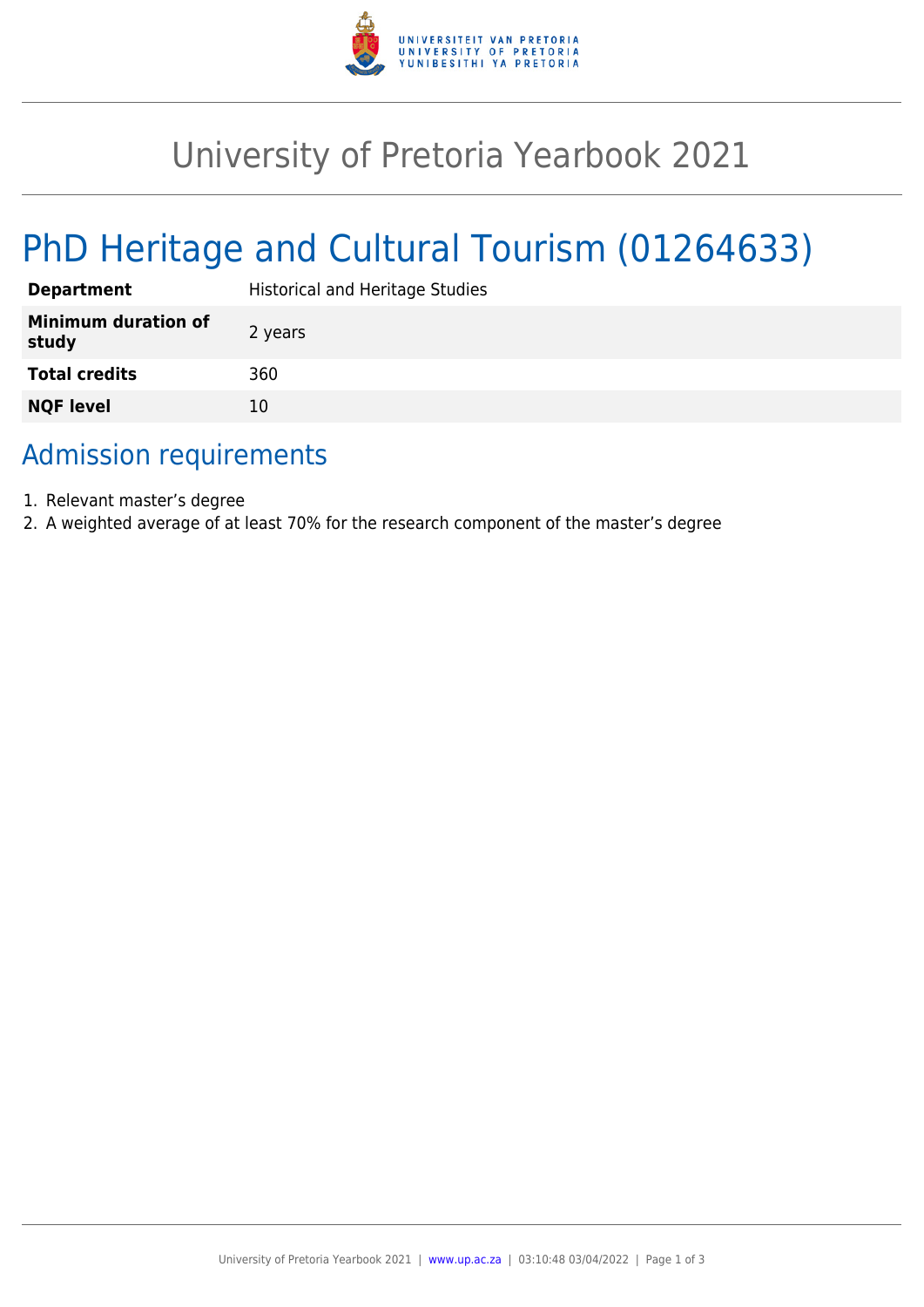

## Curriculum: Year 1

**Minimum credits: 360**

#### **Core modules**

[Thesis: Heritage and cultural tourism 990](https://www.up.ac.za/yearbooks/2021/modules/view/EFK 990) (EFK 990) - Credits: 360.00